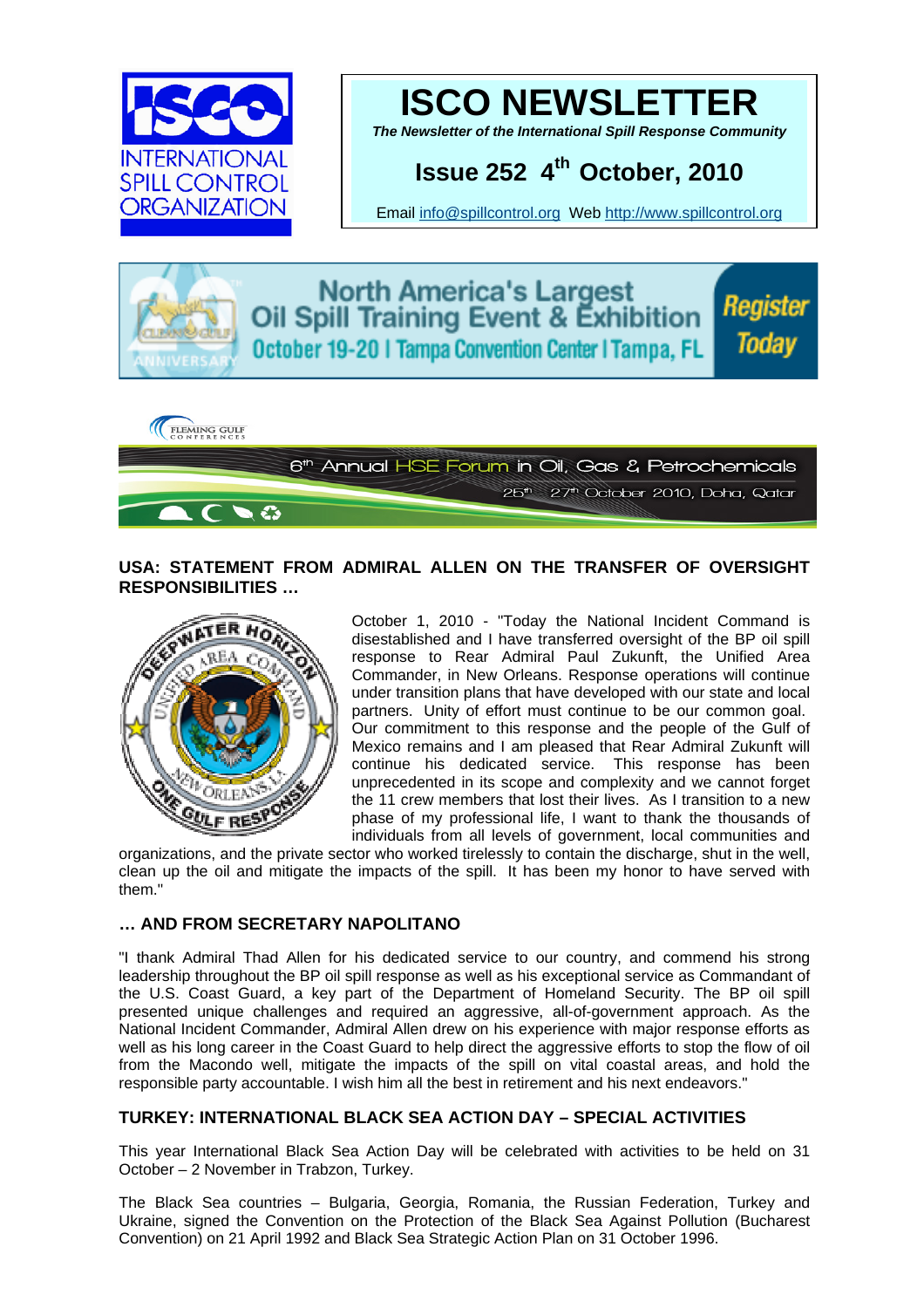October 31 has been celebrated as the "International Black Sea Action Day" by the Black Sea countries every year since 1996. The event is a regional activity designed to raise public awareness of the need for regional co-operation necessary for protection of the Black Sea. It is celebrated in six riparian countries simultaneously.

This year the event will include several panels, the Black Sea Medal Award Ceremony, launch of the Black Sea Box education kit, photo exhibitions and other cultural activities.

ISCO will be represented at the event by M. Kerem Kemerli, Member of ISCO Council for Turkey. For more information about the activities please contact Mr. Mesut Senol by email at [resillient.mesut@gmail.com](mailto:resillient.mesut@gmail.com) 

### **INDIA: MUMBAI INCIDENT – REPORT RECEIVED FROM ISCO MEMBER, BRIGGS ENVIRONMENTAL SERVICES LTD. (BESL)**



Saturday  $7<sup>th</sup>$  of August 2010 the bulk cargo vessel MV Khalijia collided with the container vessel MSC Chitra off Mumbai India spilling an estimated 800 tonnes of oil and 400 containers into the sea.

SMIT has been awarded the salvage of the grounded MSC Chitra and Briggs Environmental has been contracted as oil spill technical advisors to SMIT. Captain Bill Boyle and George Ross of Briggs Environmental Services have flown out to Mumbai. Briggs has also despatched oil spill response equipment from their

Aberdeen base and specialised equipment from Norway.

*Mexico the Gulf of In the picture: Captain Bill Boyle & George Ross working on the MSC Chitra Mumbai soon after their return from the Deepwater Horizon Incident in* 

Thanks to ISCO Member of Council, Captain Bill Boyle, for sending in this report.

The ISCO Newsletter welcomes news sent in by members of the organization. Stories should be sent to the Editor at [john.mcmurtrie@spillcontrol.org](mailto:john.mcmurtrie@spillcontrol.org)



### **USA: URGENT NEED TO ENHANCE PREPAREDNESS FOR DOMESTIC DISASTERS**

A panel of retired senior U.S. military officers, former members of Congress, National Guard generals and academics with expertise in responding to domestic disasters have completed a report for Congress and the secretary of defense that details how defense officials can better support the nation's response to a major disaster on United States soil.

The congressionally mandated panel, supported by staff from the RAND Corp., told lawmakers and the secretary that the United States has an urgent need to implement changes in the way the Department of Defense plans for and would respond to a chemical, biological, radiological, nuclear or high-yield explosive (CBRNE) incident.

In all, the report provides more than 40 recommendations for the president, Congress, the secretary of defense, other federal cabinet secretaries and governors about how to overcome obstacles that complicate the nation's ability to respond effectively to CBRNE incidents. Read more: [http://ehstoday.com/fire\\_emergencyresponse/fire/urgent-need-enhance-preparedness-domestic](http://ehstoday.com/fire_emergencyresponse/fire/urgent-need-enhance-preparedness-domestic-disasters-0654/)[disasters-0654/](http://ehstoday.com/fire_emergencyresponse/fire/urgent-need-enhance-preparedness-domestic-disasters-0654/)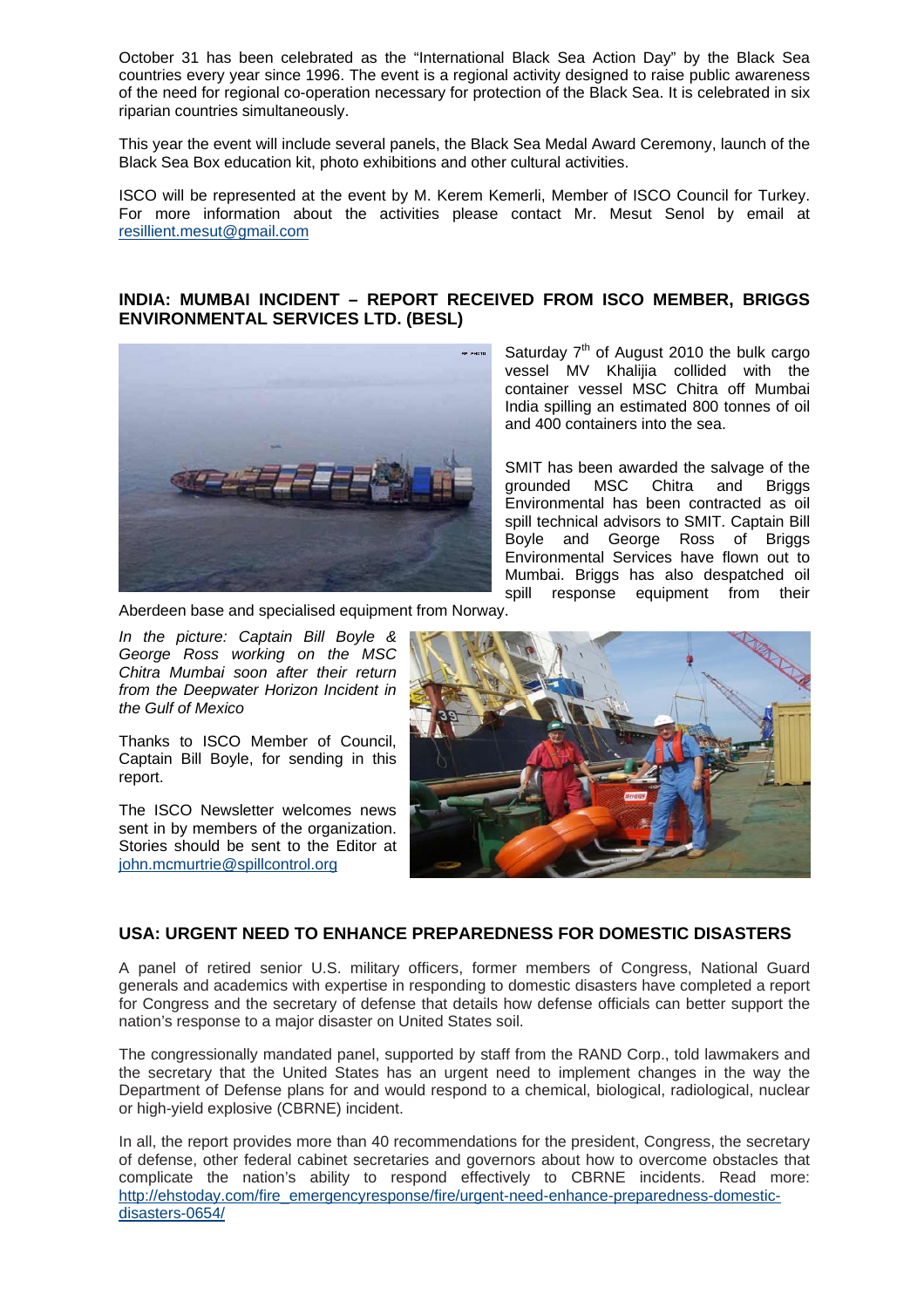### **USA: OIL SPILL RESPONSE CHIEF CALLS FOR THIRD PARTY TO MANAGE FUTURE DISASTERS**



*Retired Coast Guard Adm. Thad Allen, the government's point man on the BP oil spill, testifies before a special commission looking into the disaster. (Hyungwon Kang, Reuters / September 28, 2010)* 

Retired Coast Guard [Adm. Thad Allen,](http://www.chicagotribune.com/topic/unrest-conflicts-war/defense/armed-forces/thad-allen-PEPLT0007600.topic) commander of the federal response to the [BP oil](http://www.chicagotribune.com/topic/environmental-issues/environmental-pollution/water-pollution/gulf-of-mexico-oil-spill-%282010%29-EVHST0000243.topic)  [spill](http://www.chicagotribune.com/topic/environmental-issues/environmental-pollution/water-pollution/gulf-of-mexico-oil-spill-%282010%29-EVHST0000243.topic) in the Gulf of Mexico, called Monday for creation of a independent third party to oversee containment and cleanup of future spills instead of leaving the job to the government.

Allen told members of President Obama's

commission investigating the spill that the public mistrusted the way **[BP](http://www.chicagotribune.com/topic/economy-business-finance/energy-resource-industries/petroleum-industry/bp-plc-ORCRP002197.topic)** and the government handled the disaster and that an independent expert would reduce concerns about conflicts of interest.

He said his recommendation does not reflect a lack of confidence in the ability of the Coast Guard or other federal agencies to respond to such incidents.

In testimony to the National Commission on the BP Deepwater Horizon Oil Spill, Allen said he did not think BP had shirked its responsibilities. Yet despite the large scale of the cleanup effort and BP's pledges to make amends, the public largely believed the response system was broken.

"The reason, I believe, we may want to consider an independent, qualified individual is largely due to the perception of the American people and our political leaders that this is not working," Allen said. "And if the perception is that strong, we just [should] try to do something about it."

The Clean Water Act allows the federal government to clean up a spill on its own or have the responsible party, in this case BP, participate, said Joshua Force, an adjunct lecturer at Tulane University Law School and an attorney with Sher Garner Cahill Richter Klein & Hilbert.

But Force said that when the polluter plays a key role in the response, it inherently raises questions about a conflict of interest. "Are they doing it the best way or the cheapest way?" he said.

In his comments, Allen proposed an entity that "would represent the industry, oversee the response, have access to the resources, but basically would be firewalled from any fiduciary link back to the shareholders — almost putting the resources in trust and having them executed by an industry expert." Read more: <http://www.chicagotribune.com/news/nationworld/la-na-oil-spill-20100928,0,3026244.story>

# **QATAR: 6th ANNUAL HSE FORUM IN OIL, GAS AND PETROCHEMICALS**

ISCO has responded positively to a recent request to give its support to this event and, by way of reciprocation, a 20% discount on the registration fee is being made available to ISCO members attending the forum which takes place in Doha over 25 to 27 October, 2010.

With recent oil spill incidents taking toll on environment, industry professionals should be more proactive than reactive towards such incident – the industry does not need a spill to happen to learn lessons from it. Creating a culture of preparedness/ prevention and learning from past incidents to gain a foothold in the future is what the industry should be striving for.

At 6th Annual HSE Forum in Oil, Gas & Petrochemicals, a panel composed of regional and international Oil Spill Response Experts will share their first hand experience in Oil Spill Prevention and Response with special spotlight on Fear, Facts & Realities

Panel members include : Matthew Sommerville, Aramco Overseas Company B.V., Regional Oil Spill Response Coordinator; Rajab Ali Askanani, Qatar Petroleum, Manager Oil Spill & Emergency Response Department; Captain Musaed Salman, Kuwait Petroleum Corporation Team Leader OSR, Environment & Oil Spill Response Department; Richard Sims, Oil Spill Response, Regional Manager and Eric Eaglin, Environmental Engineer/ Expert. For more information and to register for the conference, visit the website at [http://www.fleminggulf.com/featured-events/6th-annual-hse-forum-in-oil-gas-petrochemicals](http://www.fleminggulf.com/featured-events/6th-annual-hse-forum-in-oil-gas-petrochemicals-s/welcome-to-6th-annual-hse-forum)[s/welcome-to-6th-annual-hse-forum](http://www.fleminggulf.com/featured-events/6th-annual-hse-forum-in-oil-gas-petrochemicals-s/welcome-to-6th-annual-hse-forum)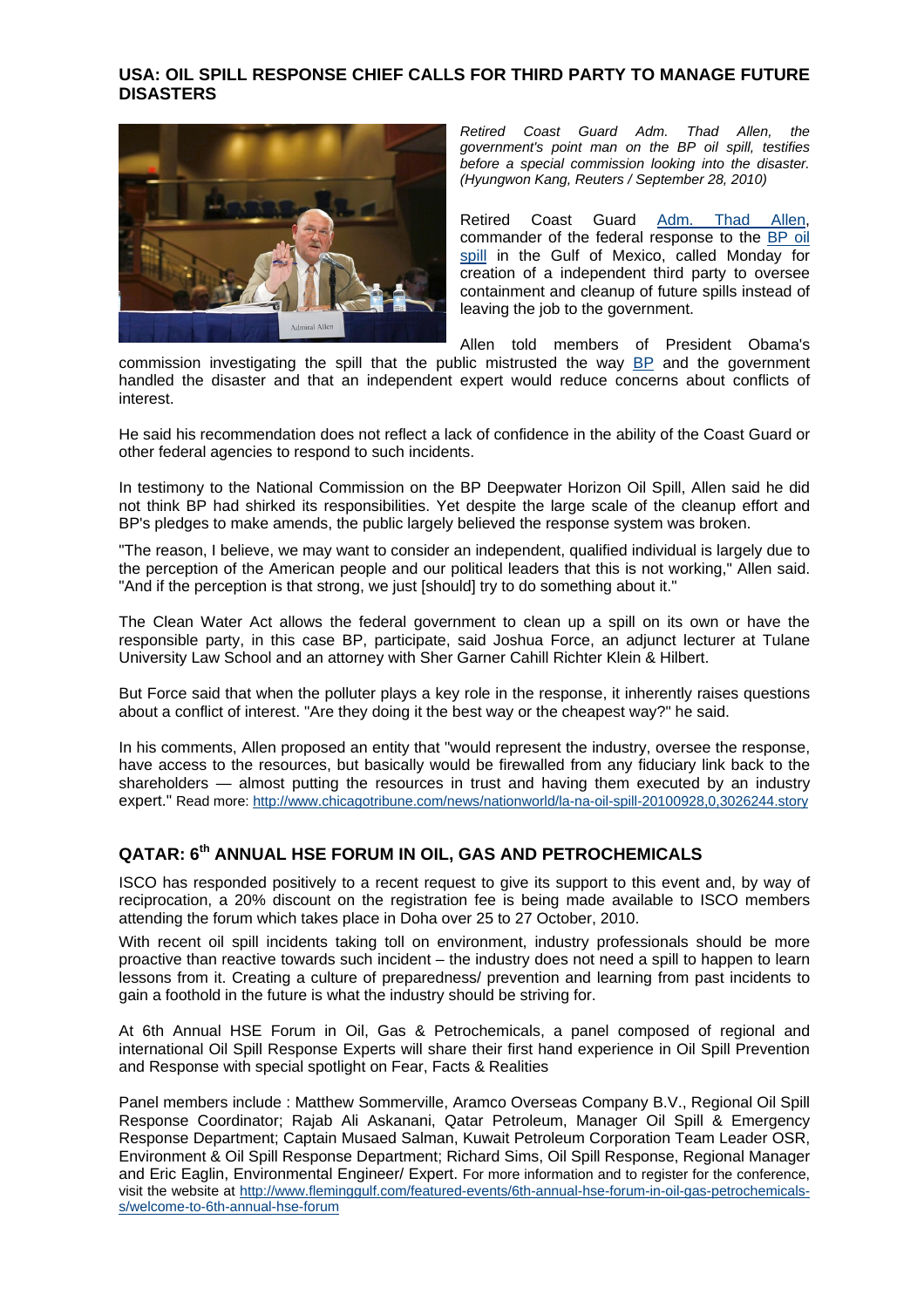### **USA: INITIAL CLEANUP OF MICHIGAN OIL SPILL COMPLETED**

Initial cleanup of southwestern Michigan waterways and riverbanks from a July oil spill has been completed and most of the 820,000 gallons that leaked from a ruptured pipeline recovered, officials said Thursday.

Crews continue removing contaminated sediments from the Kalamazoo River bottom and searching out isolated pockets of oil onshore. But the operation is shifting from mopping up oil to a long-range project to restore the area to its pre-spill condition.

"The ultimate goal is to remove all oil from the environment," said Mark Durno, the U.S. Environmental Protection Agency's deputy incident commander. But authorities are leaving some to degrade naturally in sensitive wetlands where cleanup efforts could do more harm than good, he said. Read the complete report at:

[http://www.google.com/hostednews/ap/article/ALeqM5hbazNv8HPBELUpCXxcRQmCxaO3DgD9IIHKJG1?docI](http://www.google.com/hostednews/ap/article/ALeqM5hbazNv8HPBELUpCXxcRQmCxaO3DgD9IIHKJG1?docId=D9IIHKJG1) [d=D9IIHKJG1](http://www.google.com/hostednews/ap/article/ALeqM5hbazNv8HPBELUpCXxcRQmCxaO3DgD9IIHKJG1?docId=D9IIHKJG1)



**UK: AT SEA WITH THE PARTICLE HUNTERS** 

BBC Scotland reporter Craig Anderson joined a team recovering radioactive particles flushed into the sea from the Dounreay nuclear site on the Caithness coast. It is the £800,000 underwater robot that's cleaning up the seabed around the Dounreay nuclear plant.

"I had expected to be met with something like a cute vellow submarine but this remotely operated vehicle (ROV) is far from that".

The purpose-built buggy runs on caterpillar tracks over the seabed beneath the Pentland Firth and bristles with high-tech cameras, lights, locator devices and the all-important radiation detectors. All of this crammed into a steel frame the size of a small van.

The task of the ROV and the 20 crew who live aboard the mothership barge, the LM Constructor, is to scour the seabed for radioactive hot spots and retrieve them. Much of the technology is derived from the North Sea oil industry and this is a round-the-clock exercise, according to marine supervisor Dave Brierley. He said: "The machine travels in straight lines up and down the seabed. Once you've detected a particle we locate the auger over the front of it and we turn the pumps on and that pumps all the sand including the particle up and into the tanks on the back."

The particles of Caesium 137 are filings from nuclear fuel rods reprocessed at Dounreay during the 1960s and 1970s. Read more: <http://www.bbc.co.uk/news/uk-scotland-highlands-islands-11447084>

# **FREE LIVE WEBCAST – GULF OIL SPILL – REAL LESSONS LEARNED SO FAR**

October 19, 2010, 9.00 am to 11.30 am EST. This webinbar is free of charge thanks to the generous sponsorship from the Response Group. The webinbar will be broadcasted live from the Clean Gulf Conference and Exhibition on October 19. For more information and registration, go to <http://video.webcasts.com/events/pmny001/viewer/index.jsp?eventid=36233>

# **USA: CLEAN GULF – KEYNOTE SPEAKERS ANNOUNCED**

CLEAN GULF, the largest oil spill training event and exhibition in North America, announced today three new keynote speakers. Michael J. Utsler, COO, BP Gulf Coast Restoration Organization; Rear Admiral Mary E. Landry, US Coast Guard, and Walter D. Cruickshank, Ph.D., Deputy Director, Bureau of Ocean Energy Management, Regulation and Enforcement (BOEMRE), will deliver keynote presentations on Tuesday, October 19, 2010, at 8:00  $-$  9:00am. The 20<sup>th</sup> Annual CLEAN GULF is scheduled for October  $19 - 20$  at the Tampa Convention Center in Florida. More info and speaker profiles at: [http://www.businesswire.com/news/home/20100930006658/en/BP-Gulf-Coast-](http://www.businesswire.com/news/home/20100930006658/en/BP-Gulf-Coast-Restoration-Organization-COO-Michael)[Restoration-Organization-COO-Michael](http://www.businesswire.com/news/home/20100930006658/en/BP-Gulf-Coast-Restoration-Organization-COO-Michael)